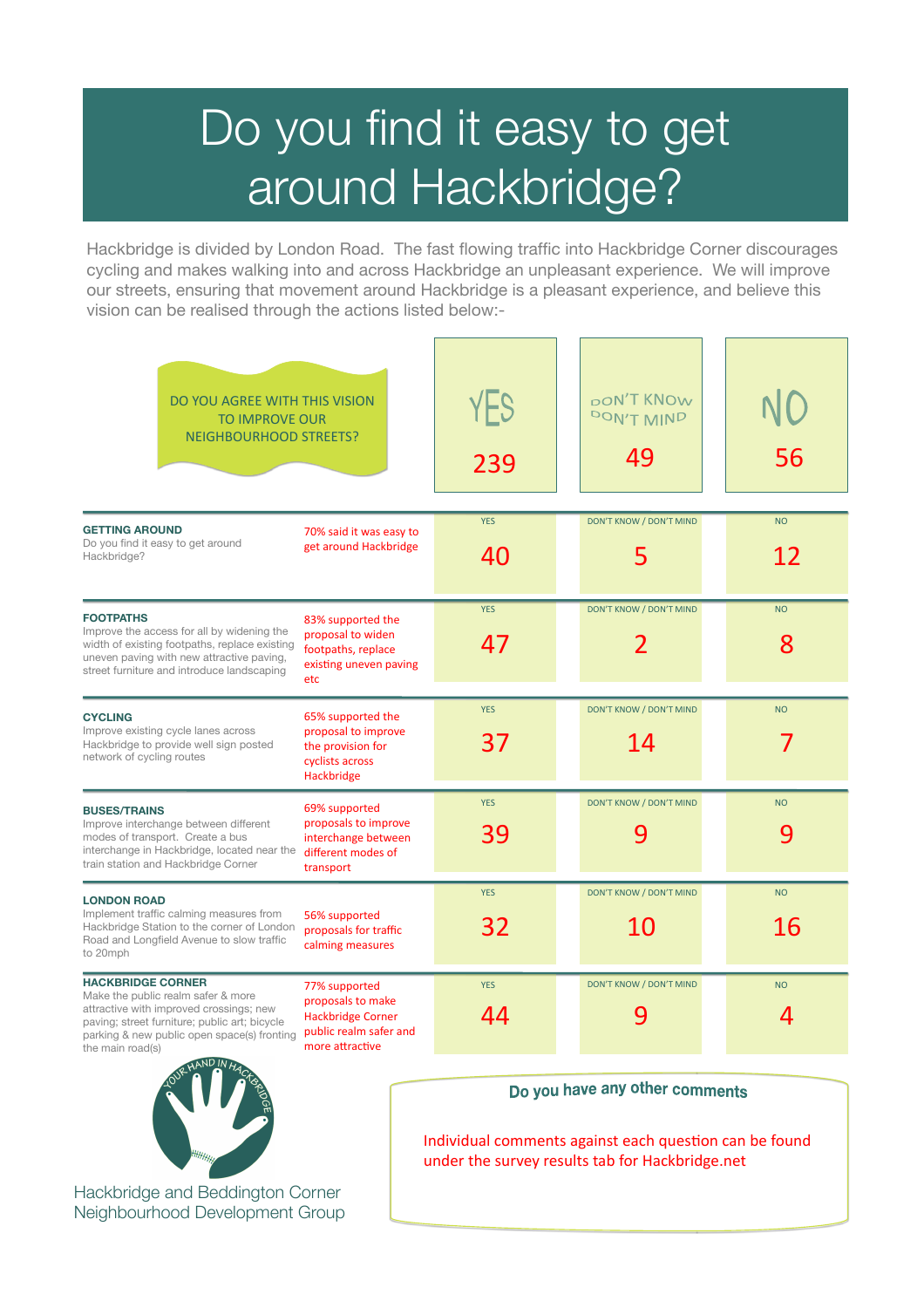# Should Hackbridge Corner be the Hub of the Community?

The Felnex Estate redevelopment project will provide approximately 750 new households to the area as well as new offices and shops. Our vision is for Hackbridge Corner to continue to be the heart of our neighbourhood. We believe that it can become a vibrant hub of our community supported and strengthened by the new commercial activity of the new developments with the proposed improvements listed below:-

| DO YOU AGREE WITH THIS VISION<br>TO IMPROVE HACKBRIDGE CORNER?                                                                                                                                                                                                                          | YES<br>228       | pon't KNOw<br>DON'T MIND<br>41      | 14             |
|-----------------------------------------------------------------------------------------------------------------------------------------------------------------------------------------------------------------------------------------------------------------------------------------|------------------|-------------------------------------|----------------|
| 81% supported the<br><b>HUB OF THE COMMUNITY</b><br>Ensure the new developments support and proposal to ensure new<br>reinforce Hackbridge Corner as the centre<br><b>Hackbridge Corner is</b><br>and hub of the community<br>reinforced as the centre<br>of the community              | <b>YES</b><br>40 | DON'T KNOW / DON'T MIND<br>10       | <b>NO</b>      |
| 77% supported the<br><b>SHOP FRONTS</b><br>Encourage the regeneration of the existing regeneration of shop<br>shop fronts in a manner which respects the fronts, taking account of<br>character of the buildings<br>character of the existing<br>buildings                              | <b>YES</b><br>44 | DON'T KNOW / DON'T MIND<br>8        | <b>NO</b><br>5 |
| <b>NEW SHOPS</b><br>84% supported<br>Encourage/support locally owned,<br>encouragement of locally<br>community focused businesses which<br>owned and community<br>improves the diversity of business along<br>focused businesses<br>Hackbridge Corner                                   | <b>YES</b><br>48 | DON'T KNOW / DON'T MIND<br>6        | <b>NO</b><br>3 |
| <b>HACKBRIDGE STATION</b><br>83% supported improving<br>Create an attractive and safe public space<br>within the forecourt to the station with<br>the forecourt of<br>improved pedestrian links to Hackbridge<br><b>Hackbridge station</b><br>Corner                                    | <b>YES</b><br>47 | DON'T KNOW / DON'T MIND<br>8        | <b>NO</b><br>3 |
| <b>MILE LANE ENTRANCE</b><br>Create a safe, attractive landscaped<br>entrance to Beddington Farmlands (future<br>86% supported improving<br>Country Park) at Mile Lane, making sure to<br>the entrance to Mile Lane<br>closely involve the residents of Furlong<br>Close in the process | <b>YES</b><br>49 | <b>DON'T KNOW / DON'T MIND</b><br>9 | <b>NO</b>      |

Do you have any other comments



Hackbridge and Beddington Corner Neighbourhood Development Group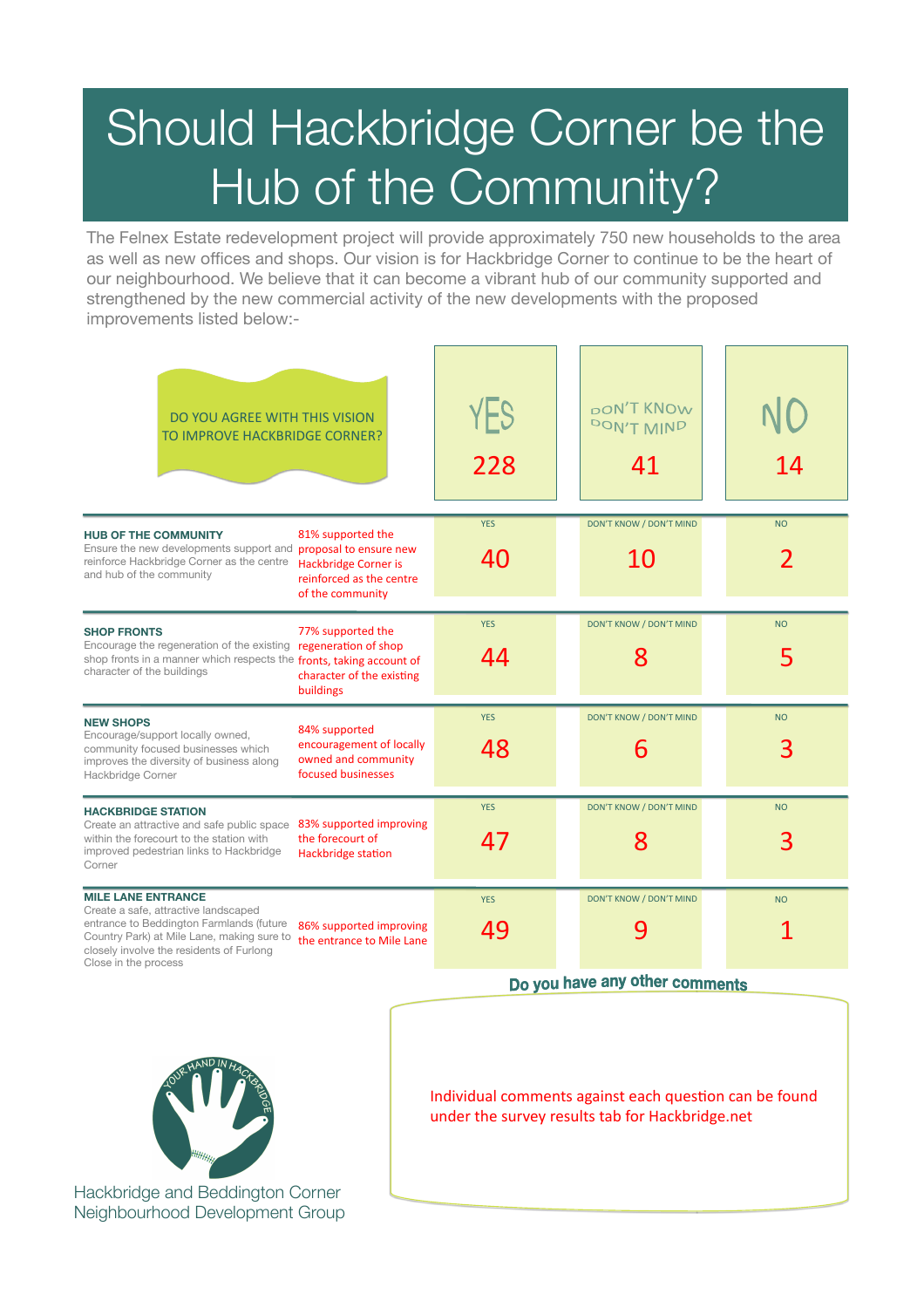### Should we make more of the open spaces in the area?

Hackbridge and Beddington Corner is situated within the largest green area in South London, with Beddington Farmlands to the east, the River Wandle to the west, Mitcham Common in the north and Beddington Park and the Wandle to the south. The ecological and bio diversity importance of the Hackbridge area is unparalleled and there is great potential in building on the existing green infrastructure to realise the vision of Hackbridge being the greenest, most sustainable suburb in the United Kingdom. We believe this vision can be realised through the actions listed below:-

| DO YOU AGREE WITH THIS VISION<br>TO IMPROVE OUR OPEN SPACES?                                                                                                                                                                                 |                                                                                                                      | YES<br>234       | <b>pON'T KNOW</b><br>DON'T MIND<br>35 | 17             |
|----------------------------------------------------------------------------------------------------------------------------------------------------------------------------------------------------------------------------------------------|----------------------------------------------------------------------------------------------------------------------|------------------|---------------------------------------|----------------|
| <b>RIVER WANDLE</b><br>Exploit the benefits of the River Wandle to<br>its full potential                                                                                                                                                     | 88% supported<br>exploiting the benefits of<br>the River Wandle                                                      | <b>YES</b><br>50 | DON'T KNOW / DON'T MIND<br>6          | <b>NO</b>      |
| <b>GREEN LINKS &amp; ECOLOGY CENTRE</b><br>Improve access to green spaces -<br>strengthen existing green corridors and<br>create new green links to the Wandle Valley<br>Regional Park by creating a new ecology<br>centre                   | 77% supported<br>improving access to<br>green spaces                                                                 | <b>YES</b><br>44 | DON'T KNOW / DON'T MIND<br>8          | <b>NO</b><br>6 |
| <b>EMPLOYMENT OPPORTUNITIES</b><br>Support local people to develop specialist<br>skills for employment in green space<br>management                                                                                                          | 74% supported helping<br>local people to develop<br>specialist skills for<br>employment in green<br>space management | <b>YES</b><br>42 | <b>DON'T KNOW / DON'T MIND</b><br>11  | <b>NO</b><br>4 |
| <b>CONNECTING WITH NATURE</b><br>Encourage children and young people to<br>connect with nature. Local schools and<br>community involvement to help plant bulbs<br>and shrubs, record numbers of bugs and<br>birds as part of a wider project | 90% supported<br>encouraging children<br>and young people to<br>connect with nature                                  | <b>YES</b><br>51 | DON'T KNOW / DON'T MIND<br>4          | <b>NO</b>      |
| <b>GARDENING</b><br>Integrate the green and built environments<br>by creating new planting and wildflower<br>meadows. Promote and encourage wildlife<br>gardening - backyards are valuable green<br>spaces                                   | 83% supported<br>integration of the green<br>and built environment                                                   | <b>YES</b><br>47 | DON'T KNOW / DON'T MIND<br>6          | <b>NO</b><br>4 |

Do you have any other comments



Hackbridge and Beddington Corner Neighbourhood Development Group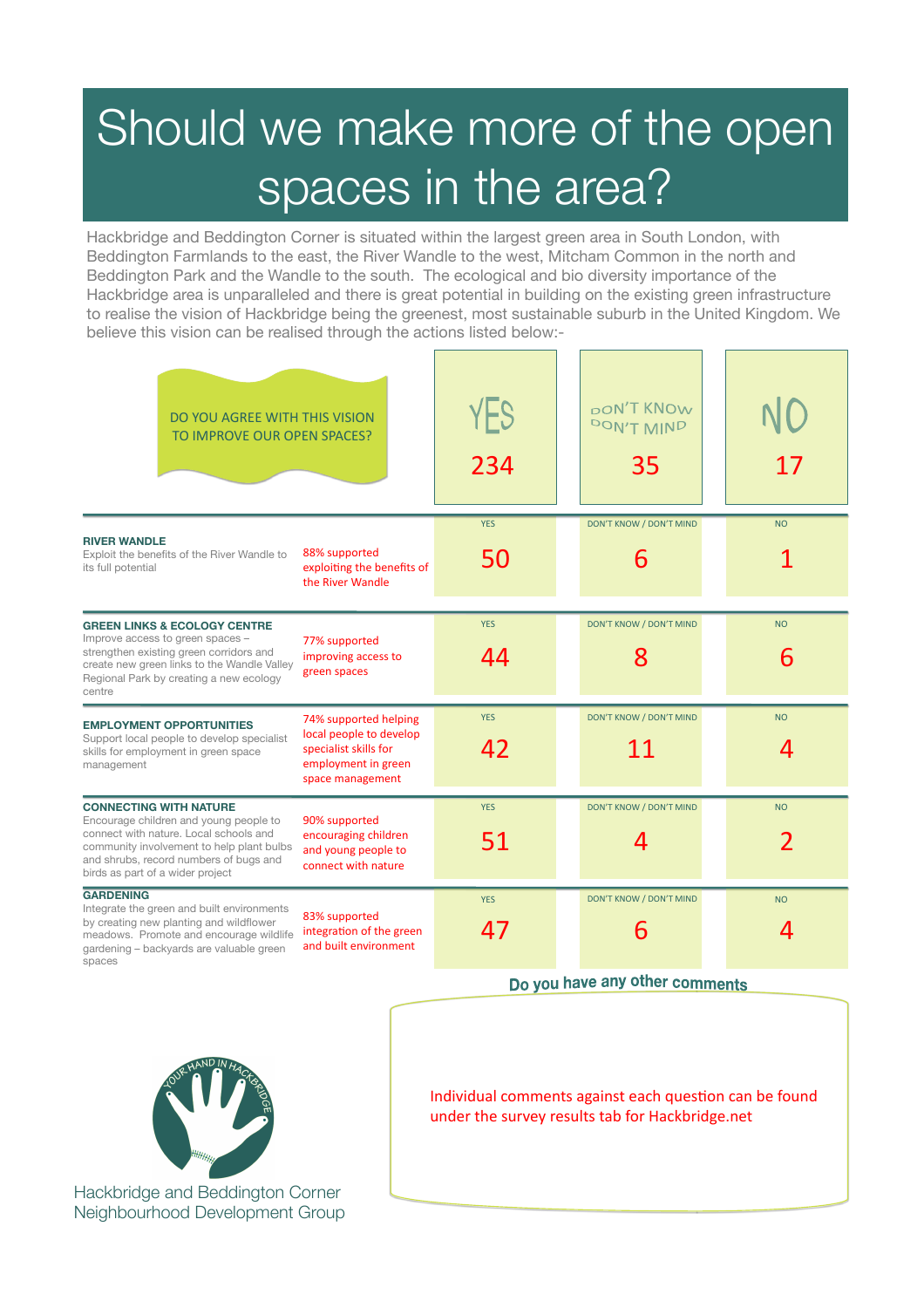### Do we have adequate housing, health and education facilities?

Our vision is to ensure adequate affordable housing, education and recreational facilities are provided to meet the needs of the community. We live in a diverse neighbourhood, one that will continue to change with the addition of approximately 1100 households over the next 5 years. Our population is ageing and by 2025 the majority of households will be single occupants, many with older occupants. We believe our vision can be realised through the proposals below:-

| DO YOU AGREE WITH THIS VISION<br><b>TO ENSURE PROVISION OF</b><br>ADEQUATE HOUSING, HEALTH AND<br><b>EDUCATION?</b>                                                                                                                                                                                                                                                                           | YES<br>235       | <b>pON'T KNOW</b><br>DON'T MIND<br>36 | 11             |
|-----------------------------------------------------------------------------------------------------------------------------------------------------------------------------------------------------------------------------------------------------------------------------------------------------------------------------------------------------------------------------------------------|------------------|---------------------------------------|----------------|
| <b>ADEQUATE PROVISION</b><br>93% supported working with<br>Work with Sutton Council, NHS, education<br><b>Sutton Council to ensure</b><br>and other community services to ensure<br>adequate provision of<br>that the service provision matches the<br>existing services, now and in<br>proposed programme of developments and<br>the future<br>associated population growth                  | <b>YES</b><br>52 | DON'T KNOW / DON'T MIND<br>4          | <b>NO</b>      |
| 82% supported the need to<br><b>HOUSING</b><br>provide sufficient homes of<br>Provide sufficient homes of different sizes<br>different sizes for purchase and<br>available to both rent and buy. Ensure<br>to rent, with all new housing<br>design principles for new housing are<br>being built to an agreed set of<br>innovative<br>innovative design principles                            | <b>YES</b><br>46 | DON'T KNOW / DON'T MIND               | <b>NO</b><br>3 |
| <b>COMMUNITY REPRESENTATION</b><br>84% supported community<br>Ensure the community has a major ongoing<br>involvement in producing a<br>role in implementing the Hackbridge and<br>neighbourhood plan and<br>Beddington Corner Neighbourhood Plan<br>representation on relevant<br>through formal representation on the<br><b>Sutton Council boards</b><br>Council's Hackbridge Project Board | <b>YES</b><br>47 | <b>DON'T KNOW / DON'T MIND</b>        | <b>NO</b>      |
| <b>LIFESTYLE CHANGE</b><br>Work with Sutton Council, NHS, education<br>79% supported community<br>and other community services to encourage <i>involvement</i> in encouraging<br>healthy living - explore new food growing<br>promoting healthy lifestyles<br>opportunities, such as new allotments or<br>sharing gardens                                                                     | <b>YES</b><br>44 | DON'T KNOW / DON'T MIND<br>9          | <b>NO</b>      |
| <b>HISTORY</b><br>82% supported retaining the<br>Ensure we retain as much of the heritage of<br>heritage of Hackbridge and<br>Hackbridge as is possible and that all new<br>ensuring that future<br>developments enhance the identity of<br>developments enhance the<br>Hackbridge as a place of quality and<br>identity of Hackbridge<br>character                                           | <b>YES</b><br>46 | <b>DON'T KNOW / DON'T MIND</b><br>9   | <b>NO</b>      |

Do you have any other comments



Hackbridge and Beddington Corner Neighbourhood Development Group